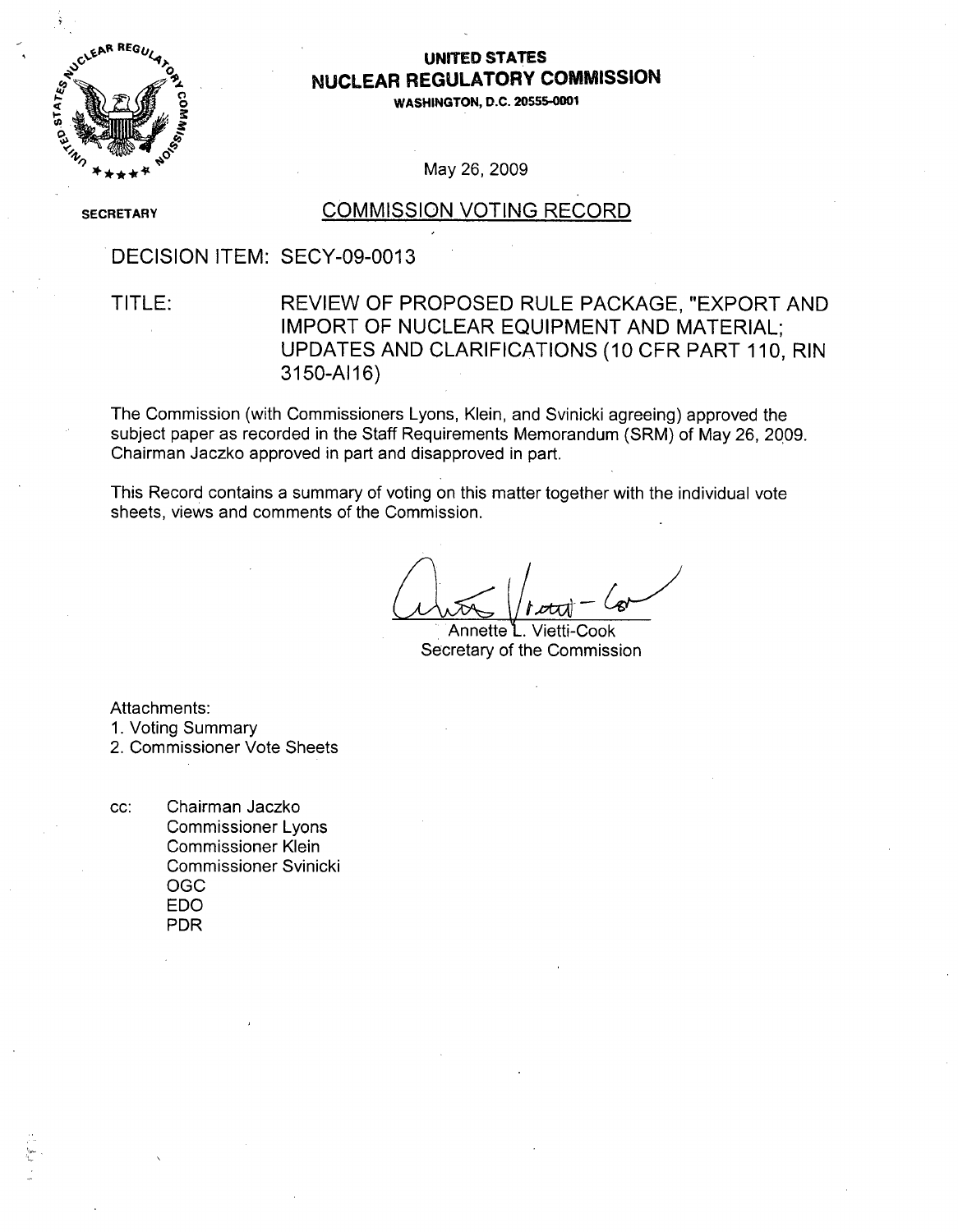## VOTING SUMMARY - SECY-09-0013

### RECORDED VOTES

|                  |              |   | <b>NOT</b><br>APRVD DISAPRVD ABSTAIN PARTICIP COMMENTS DATE |         |
|------------------|--------------|---|-------------------------------------------------------------|---------|
| CHRM. JACZKO     | $\mathsf{X}$ | X | X.                                                          | 5/11/09 |
| COMR. LYONS X    |              |   | X —                                                         | 3/3/09  |
| COMR. KLEIN      | X            |   | $X -$                                                       | 3/7/09  |
| COMR. SVINICKI X |              |   | X.                                                          | 5/1/09  |

## COMMENT RESOLUTION

In their vote sheets, Commissioners Lyons, Klein, and Svinicki approved the subject paper and Chairman Jaczko approved in part and disapproved in part. Subsequently, the comments of the Commission were incorporated into the guidance to staff as reflected in the SRM issued on May 26, 2009.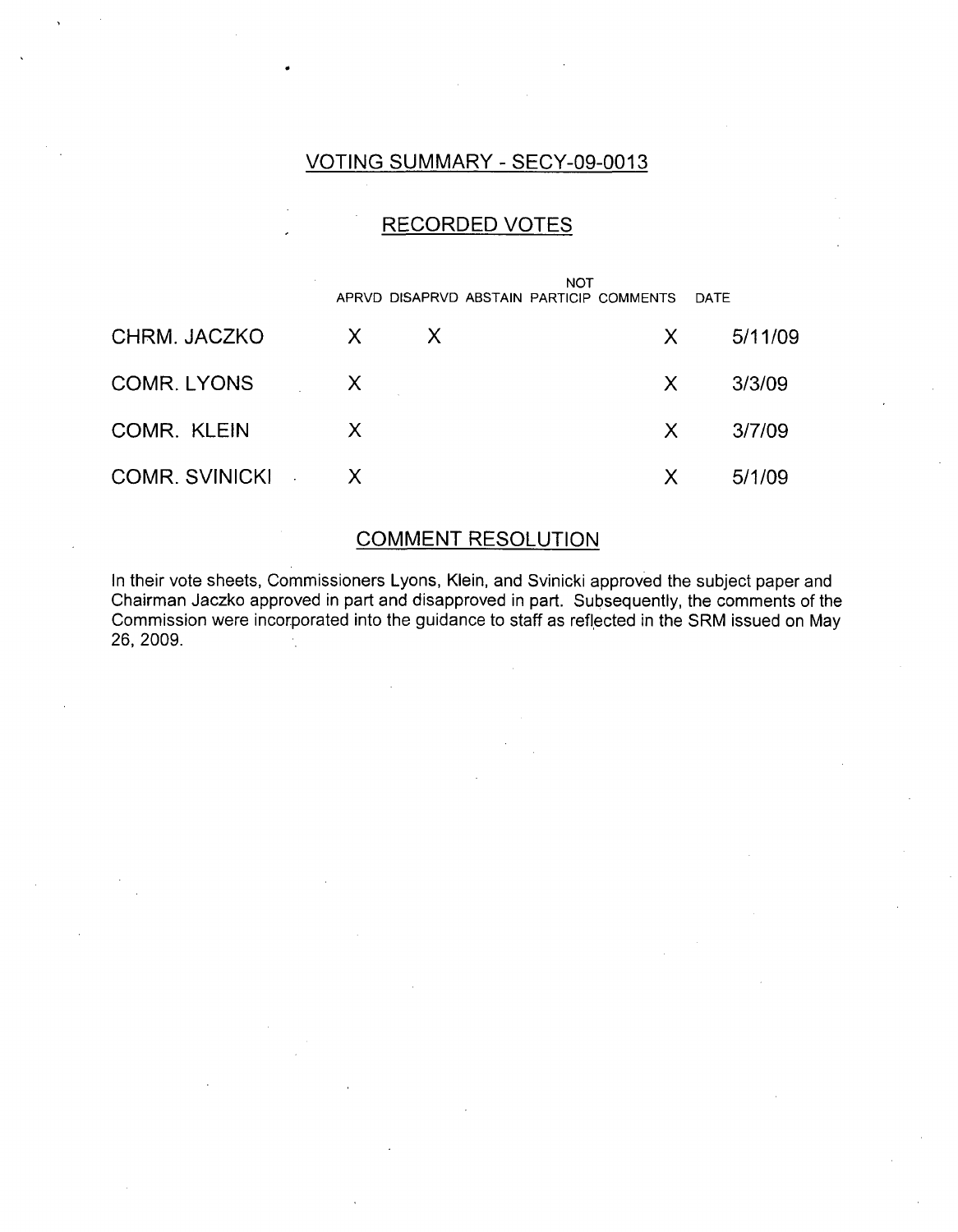## RESPONSE SHEET

| TO: | <b>Annette Vietti-Cook, Secretary</b> |  |
|-----|---------------------------------------|--|
|     |                                       |  |

FROM: CHAIRMAN KLEIN

SUBJECT: SECY-09-0013 - REVIEW OF PROPOSED RULE PACKAGE, "EXPORT AND IMPORT OF NUCLEAR EQUIPMENT AND MATERIAL; UPDATES AND CLARIFICATIONS (10 CFR PART 110, RIN 3150-Al16)

| Approved XX              | <b>Abstain</b><br><b>Disapproved</b>    |
|--------------------------|-----------------------------------------|
| <b>Not Participating</b> |                                         |
| <b>COMMENTS:</b>         | <b>Attached XX None</b><br><b>Below</b> |
|                          |                                         |

**SIGN** 

 $1109$ 3, **DATE** 

Entered on "STARS" Yes Mo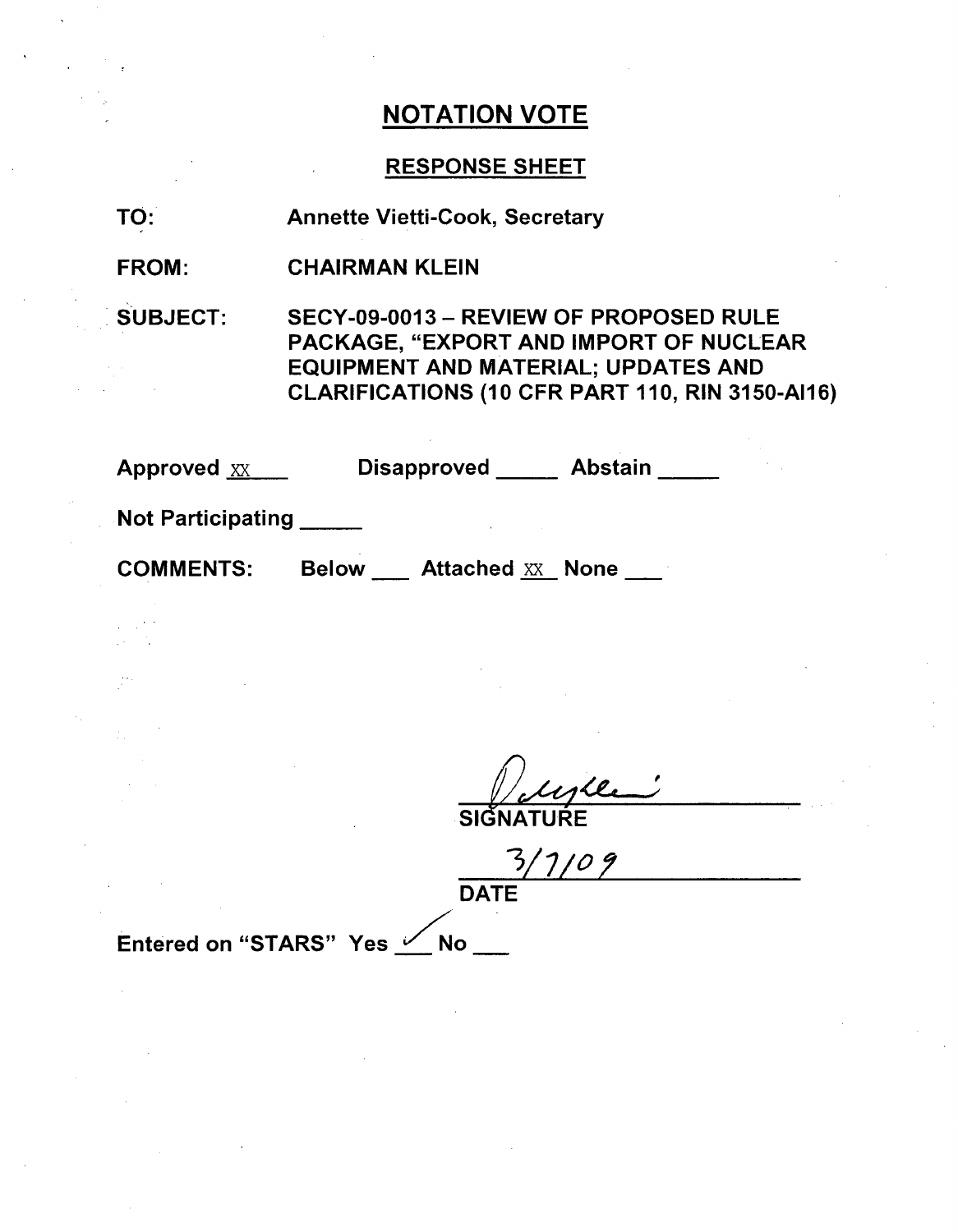#### Chairman Klein's Comments on **SECY-09-0013**

I approve for publication, in the *Federal Register,* the proposed amendments to Part 110, subject to the attached edits. I commend the staff for its efforts to update, clarify and correct several provisions in 10 CFR Part 110 to improve NRC's regulatory framework for the export and import of nuclear equipment, material and radioactive waste. The proposed amendments maintain appropriate import and export controls of radioactive material to ensure safety and security as well as improve the efficiency and consistency of licensing actions.

I believe that the implementation of the National Source Tracking System and the routine recording of transactions of Category 1 and 2 sources will enhance the accountability of these materials. Accordingly, the use of general licenses for importing and exporting Category **1** and 2 sources will have no detriment to safety and security. Moreover, these changes will align the NRC's regulations with the practices of other countries and will allow domestic licensees to be on a "level playing field" with foreign competitors.

The staff proposes to amend § 110.50 to require importers of Category 1 and 2 materials to require advance notifications of imports to be received by the NRC at least seven days in advance of shipments. Staff should make clear in the statement of consideration the current pre-shipment notification requirement is at least 7 days in advance of each shipment, to the extent practical, but in no case less than 24 hours in advance of each shipment.

Hle

Dale E. Klein 3/7/09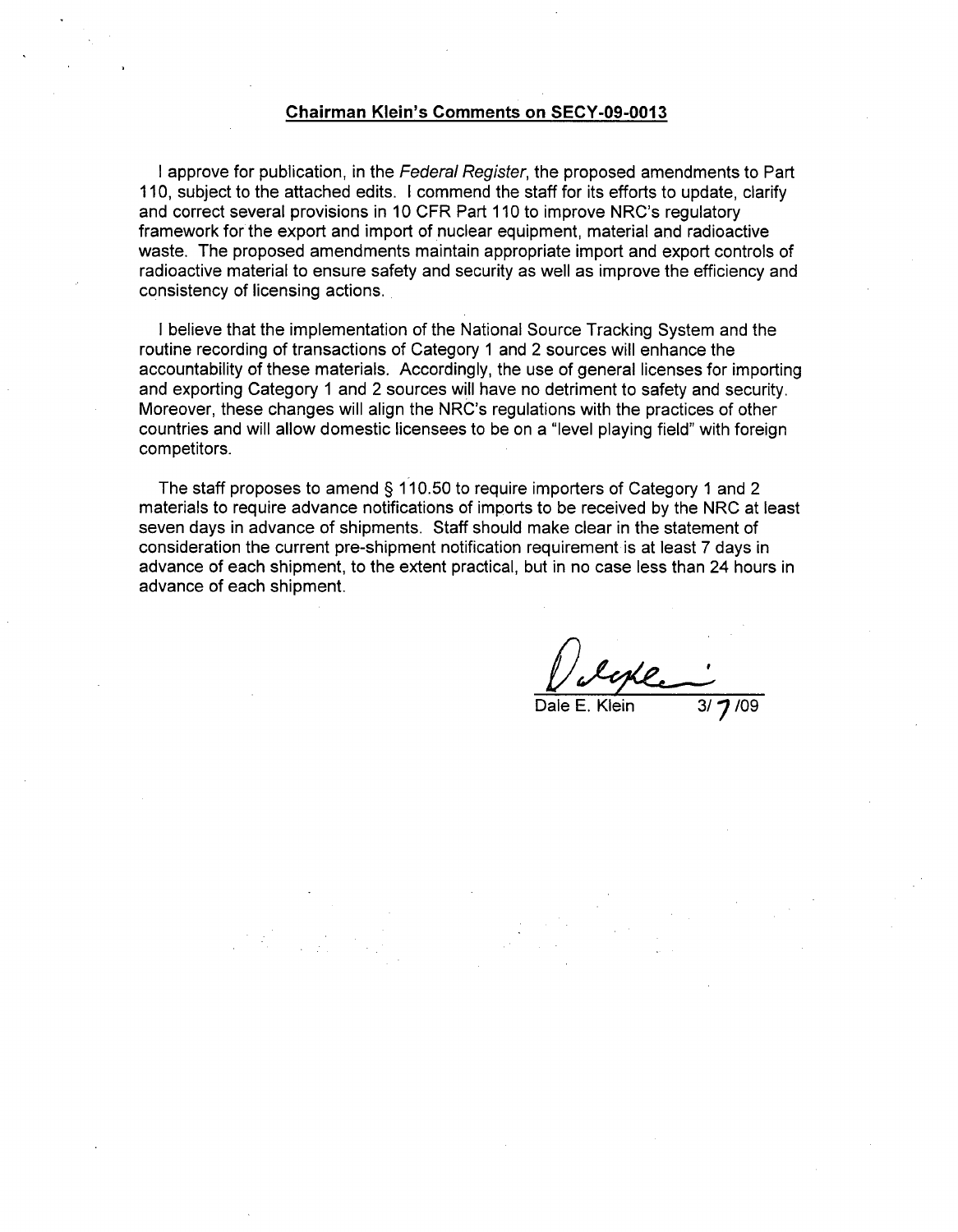x **103** TBq (100 mCi). Prior to the changes in 2000, there were no activity restrictions on exports to countries not listed in §§ 110.29 (restricted destinations) and 110.28 (embargoed destinations). Americium-241 exports under a general license could not exceed 3.7 x 10.2 TBq (one curie) pe or **3.7** TBq (100 curies) per year to any one country listed in § 110.29. For exports to § 110.29 countries that exceeded the limit above, the americium-241 must be contained in petroleum exploration or industrial process control equipment in quantities not exceeding 0.74 TBq (20 curies) per device or 7.4 TBq (200 curies) per year to any one restricted country.

In 2005, the Commission published a final rule that conformed NRC's export and import regulations to the provisions of the IAEA Code of Conduct and supplemental Guidance (July 5, 2005; 70 FR 37985). The specific radioactive material and quantities added by this rule are listed in Table 1 of Appendix P to 10 CFR Part 110. Americium-241 is one of the materials listed in this table. As a result of the 2005 rule, an NRC specific license was required to export (and import) these radioactive materials at Category 2 and above quantities. For americium-241, the Category 2 threshold limit was set at 0.6 TBq (16 Ci). As part of the 2005 rulemaking, changes were made to the general license. for americium-241 in an effort to conform it to the threshold for americium-241 in Table 1 of Appendix P. The staff is now proposing to remove americium-241 from § 110.23 (a)(2) which currently controls it at 3.7 x **10-3** TBq (100 mCi) and rewrite the general license for americium-241 in proposed § 110.23(a)(5) to address the inconsistencies inadvertently resulting from prior changes to the section and to take into account the Appendix P thresholds for americium-241.

Likewise, the general license for the export of neptunium-237 would be revised to address inconsistencies resulting from prior rule changes. Under this proposed rule the general license for the export of neptunium-237 would cover shipments that do not exceed one gram for individual shipment and do not exceed a cumulative total of 10

12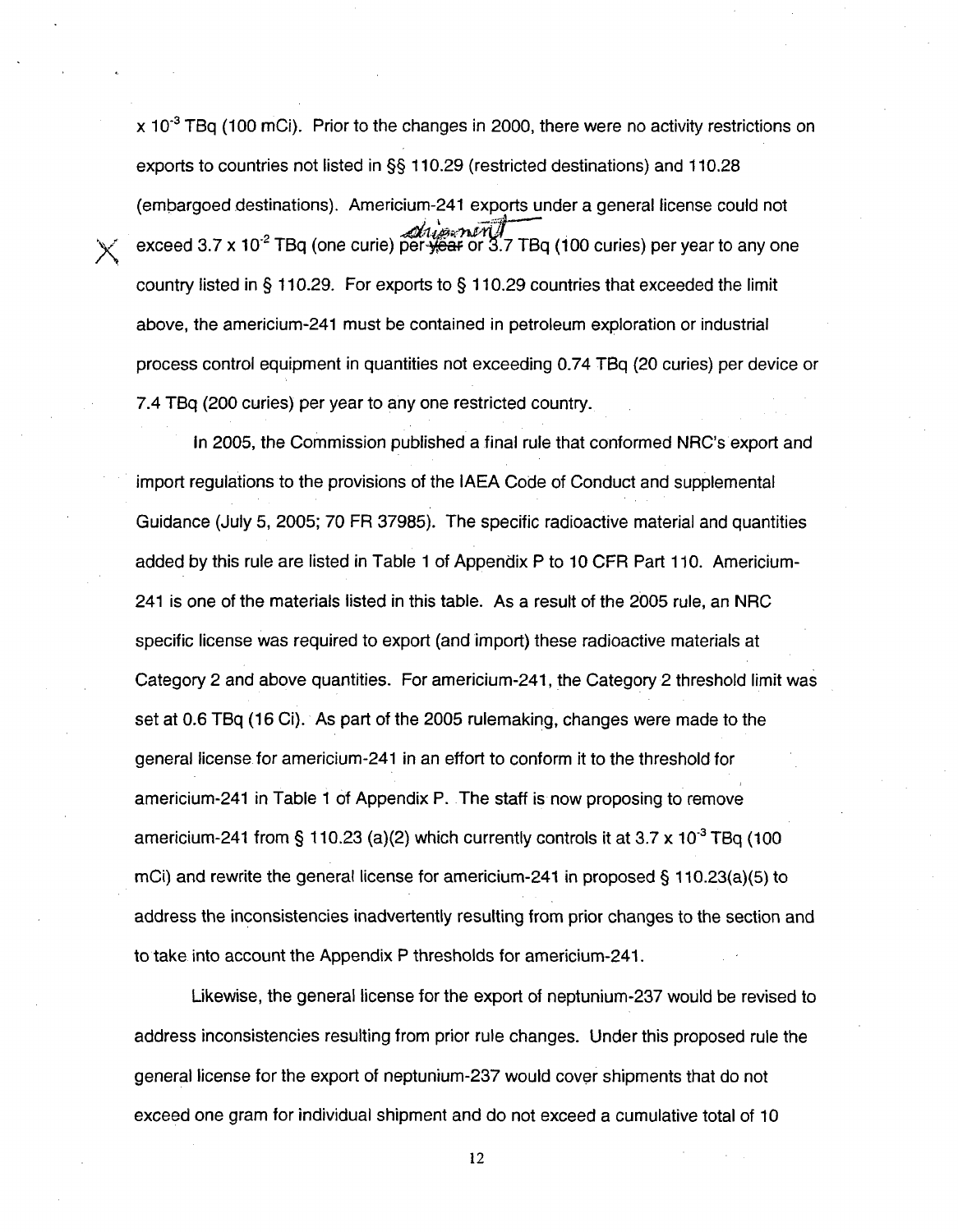§ 110.28 or § 110.29 deuterium in individual shipments of 10 kilograms or less (50 kilograms of heavy water). No person may export more than 200 kilograms (1000 kilograms of heavy water) per year to any one country.

(b) A general license is issued to any person to export to any country listed in § 110.29 deuterium in individual shipments of 1 kilogram or less (5 kilograms of heavy water). No person may export more than 5 kilograms (25 kilograms of heavy water) per year to any one country listed in § 110.29.

#### **§ 110.25** [Reserved]

 $\Delta$ 16. Section 110.25 is added and reserved.

17. Section 110.26 is revised to read as follows:

§ **110.26** General license for the export of nuclear reactor components.

(a) A general license is issued to any person to export to a destination listed in paragraph (b) of this section any nuclear reactor component of U.S. origin described in paragraphs (5) through (9) of Appendix A to this part if--

(1) The component can be used in a light or heavy water-moderated power or research reactor; or

(2) The component is in semifabricated form and will be undergoing final fabrication or repair in those countries for either subsequent return to the United States for use in a nuclear power or research reactor in the United States or in one of the destinations listed in paragraph (b) of this section.

(b) The export of nuclear reactor components under the general license established in paragraph (a) of this section are approved to the following destinations:

Bulgaria **Malta** 

Austria Lithuania Belgium Luxembourg

48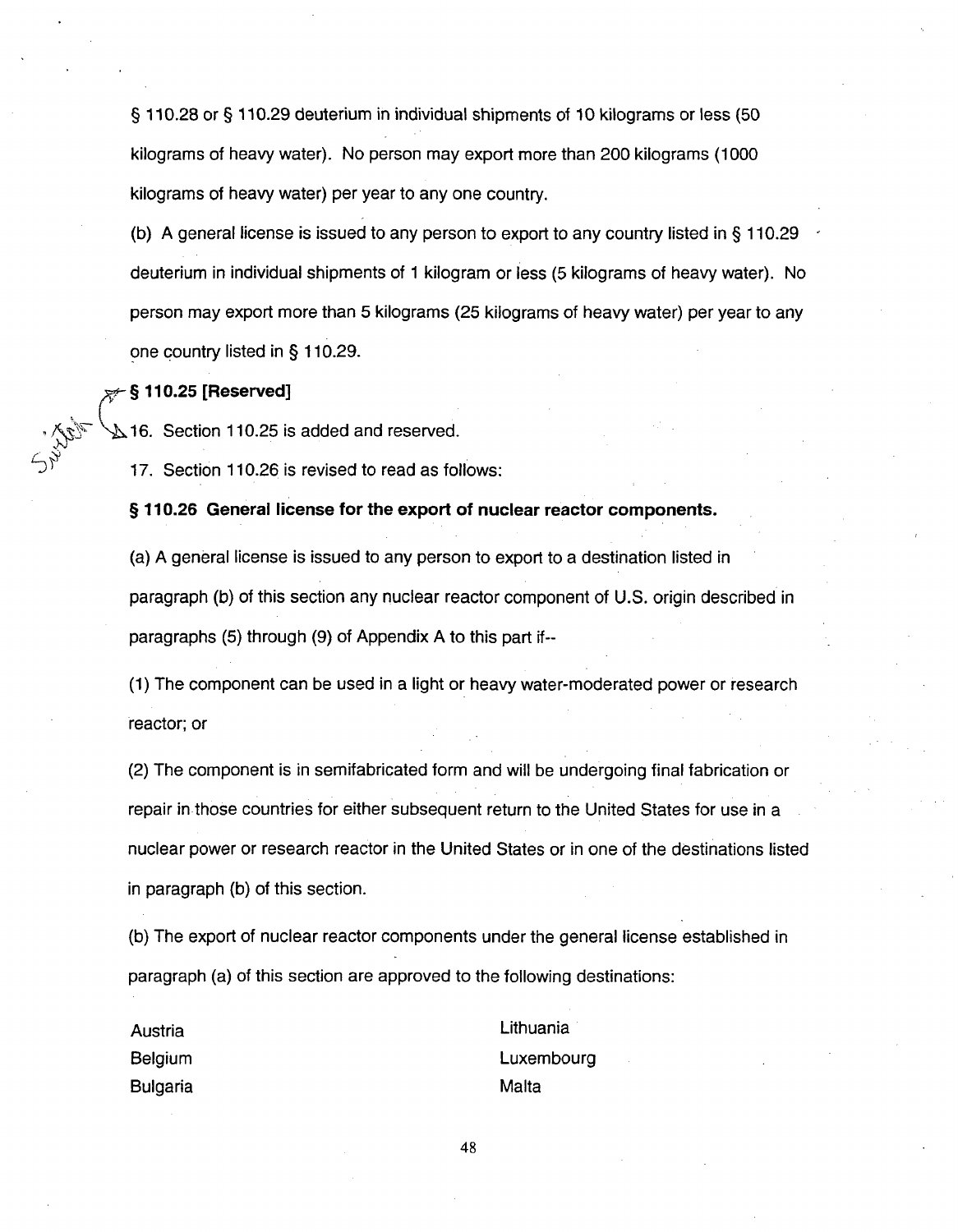(3) A list of recipient countries and end users keyed to the items shipped.

18. In §110.27, paragraphs (a), (b), and (f) are revised to read as follows:

#### § 110.27 General license for import.

(a) Except as provided in paragraphs (b) and (c) of this section, a general license is issued to any person to import byproduct, source, or special nuclear material if the U.S. consignee is authorized to receive and possess the material under a general or specific NRC or Agreement State license issued by the Commission or a State with which the Commission has entered into an agreement under Section 274b. of the Atomic Energy Act.

(b) The general license in paragraph (a) of this section does not, authorize the import of source or special nuclear material in the form of irradiated fuel if the total weight of the material exceeds 100 kilograms per shipment.

(f) Importers of radioactive material listed in Appendix P to this part must provide the notifications required by § 110.50.

**S§110.30** [Amended]

-19. Section 110.30 is amended by adding "China", "Croatia", "Estonia", "Kazakhstan", "Lithuania", and "Malta" in alphabetical order.

20. Section 110.31 is revised to read as follows:

§ **110.31** Application for a specific license.

(a) **A** person shall file an application for a specific license to export or import with the Deputy Director of the NRC's Office of International Programs, using an appropriate method listed in § 110.4.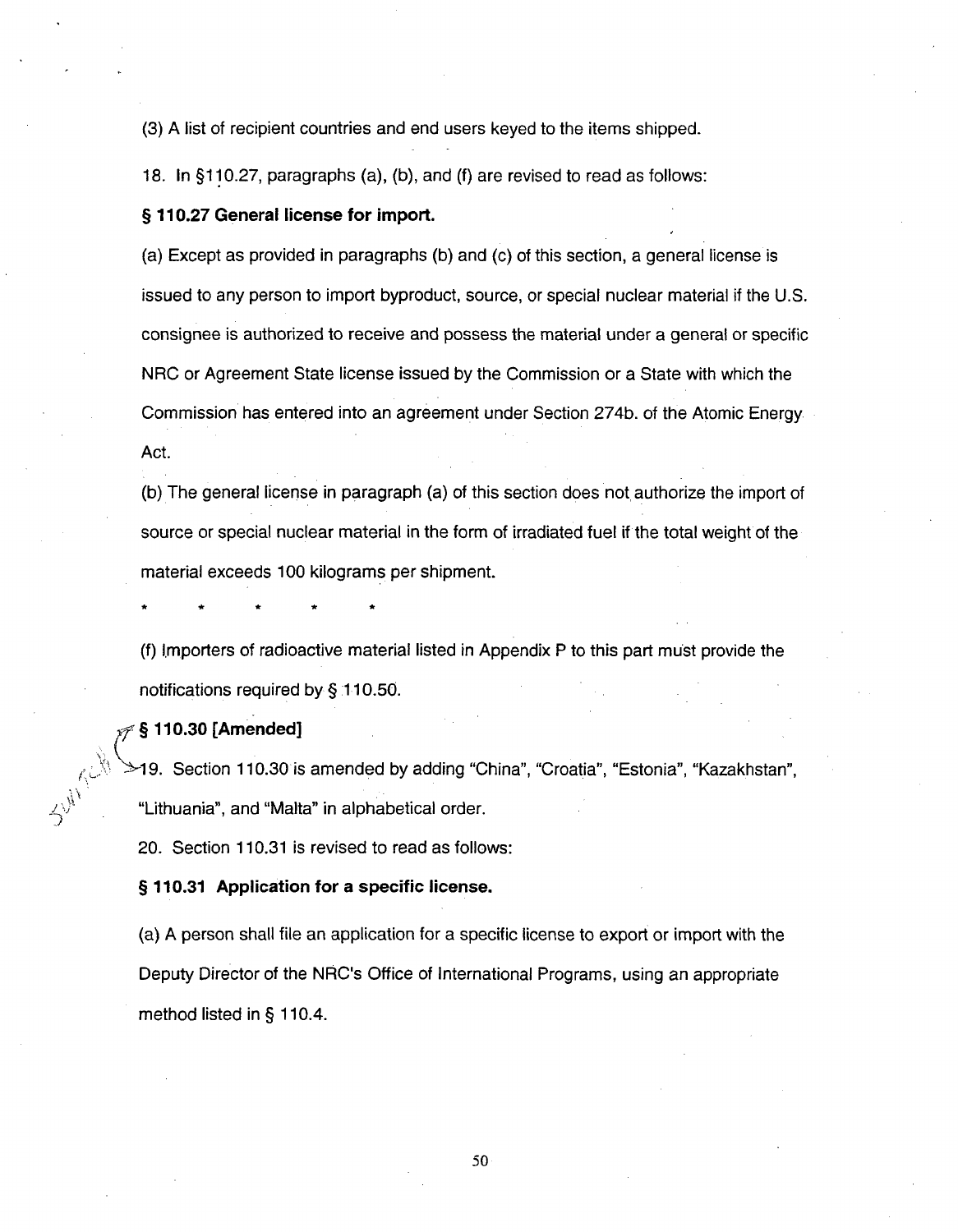(b) Applications for an export, import, combined export/import, amendment or renewal licenses or a request for an exemption from a licensing requirement under 10 CFR Part 110 shall be filed on NRC Form 7.

(c) An application for a specific license to export or import or a request for an exemption from a licensing requirement must be accompanied by the appropriate fee in accordance with the fee schedule in § 170.21 and § 170.31 of this chapter. A license application will not be processed unless the specified fee is received.

(d) Each application on NRC Form 7 shall be signed by the applicant or licensee or a person duly authorized to act for and on behalf of the applicant or licensee.

(e) Each person shall provide in the license application, as appropriate, the information specified in  $\S$  110.32. The Commission also may require the submission of additional information if necessary to complete its review  $f(x)$  An application may cover multiple shipments and destinations. **(g)** The applicant shall withdraw an application when it is no longer needed. The Commission's official files retain all documents related to a withdrawn application.

21. Section 110.32 is revised to read as follows:

§ **110.32** Information required in an application for a specific license/NRC Form **7.**

(a) Name and address of applicant.

**(b)** Name and address of any other party, including the supplier of equipment or material, if different from the applicant.

(c) Country of origin of equipment or material, and any other countries that have processed the material prior to its import into the U.S.

(Note: This is meant to include all obligations attached to the material, according to the definition of obligations in § 110.2. Licensees must keep records of obligations attached to material which they own or is in their possession.)

**51**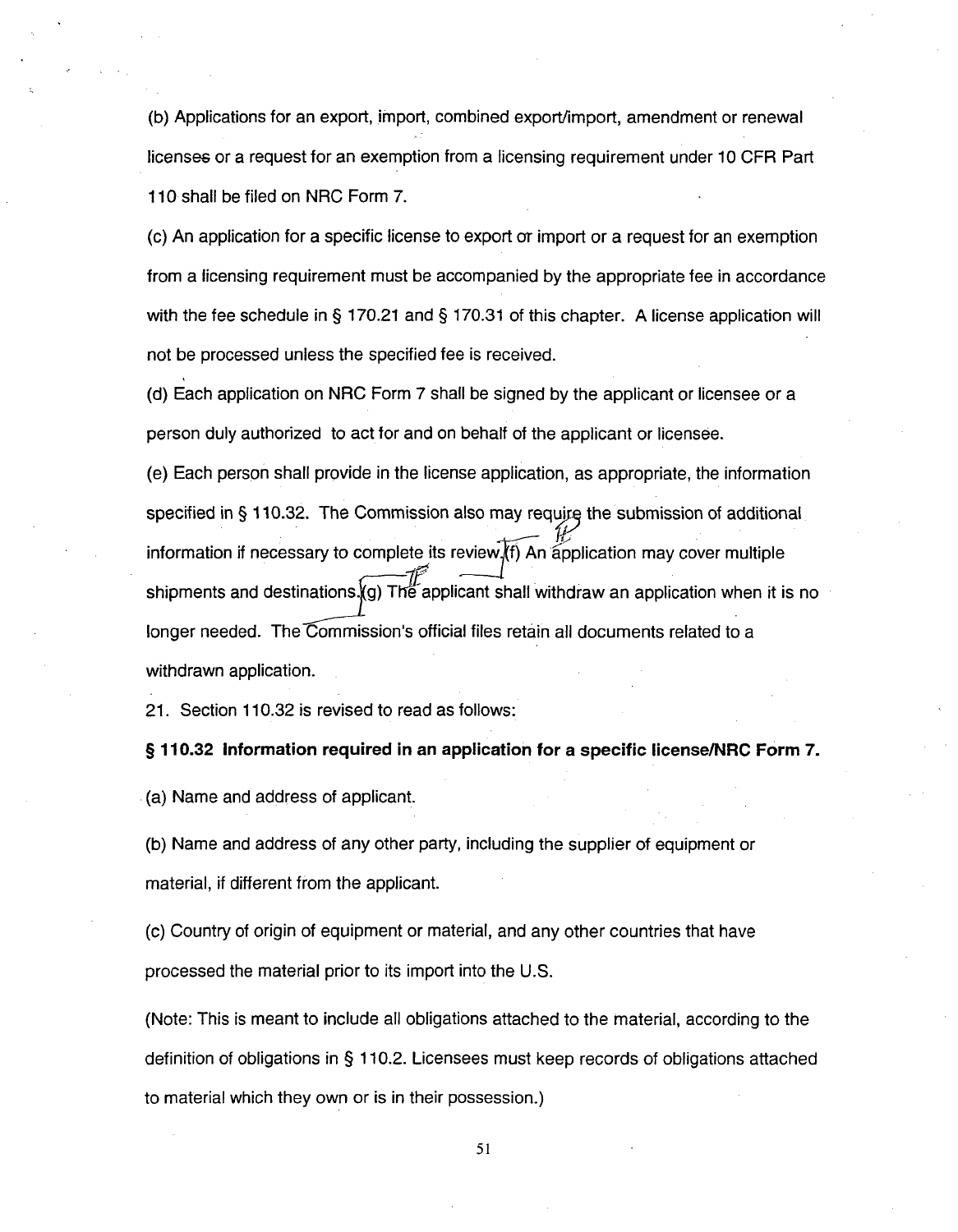### RESPONSE SHEET

- TO: Annette Vietti-Cook, Secretary
- FROM: COMMISSIONER JACZKO

SUBJECT: SECY-09-0013 - REVIEW OF PROPOSED RULE PACKAGE, "EXPORT AND IMPORT OF NUCLEAR EQUIPMENT AND MATERIAL; UPDATES AND CLARIFICATIONS (10 CFR PART 110, RIN 3150-A1l6)

Approved X Disapproved X Abstain

Not Participati ng **\_**

COMMENTS:

Below \_\_ Attached X None \_\_

SIGNATURE  $\zeta/|\eta|$ 5 **DATE** 

Entered on "STARS" Yes X No \_\_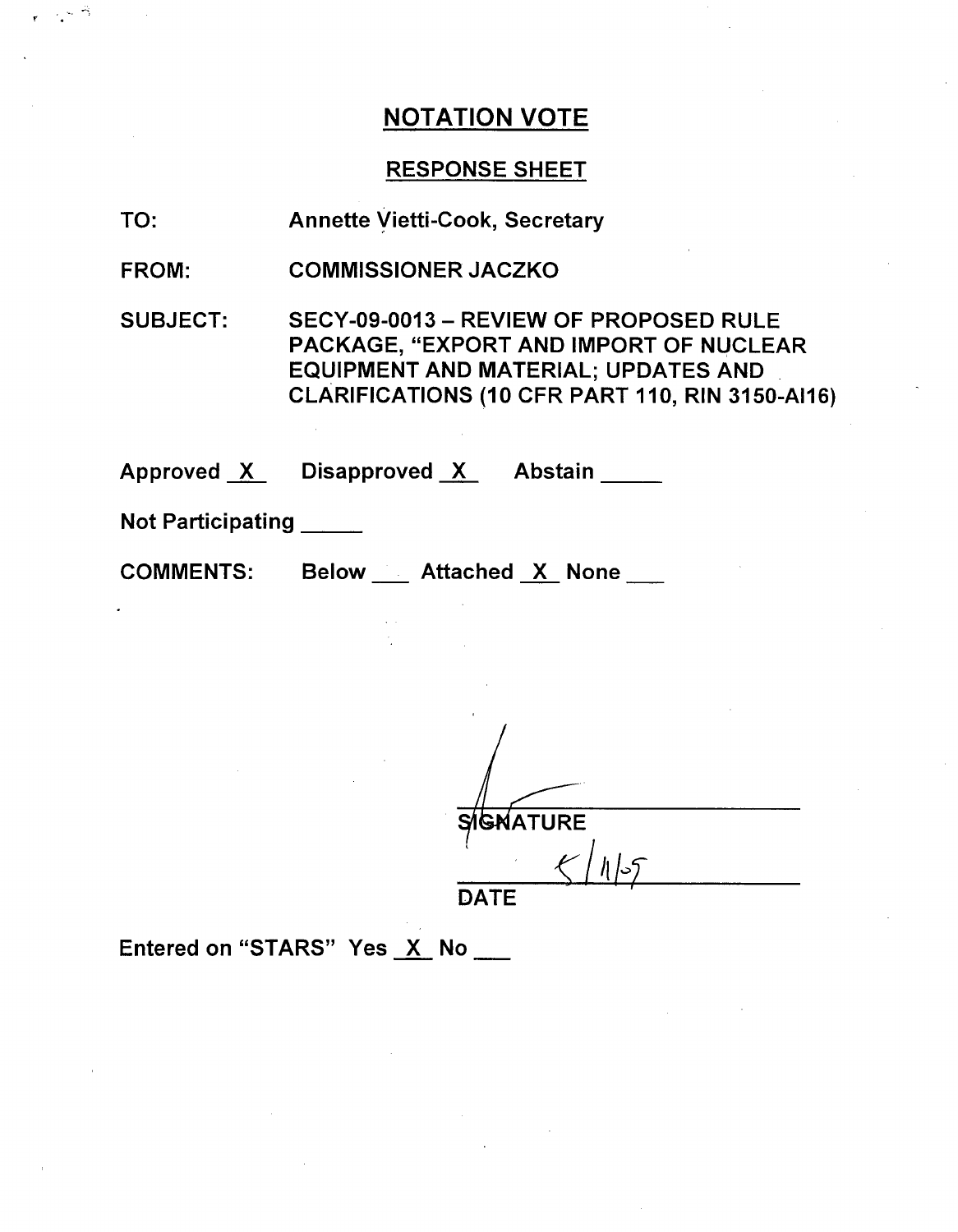#### Commissioner Jaczko's Comments on **SECY-09-0013** Review of Proposed Rule Package "Export **&** Import of Nuclear Equipment and Material; Updates and Clarifications"

I approve and disapprove the staff's proposed draft rule for revising 10 CFR 110, "Export and Import of Nuclear Equipment and Material." Although several of the proposed changes appear to be improvements that will improve the efficiency and implementation of Part 110, **1** strongly disagree with the proposal to eliminate the requirement for specific licenses for Category 1 and 2 quantities of materials.

Part 110 was revised in 2005 to take into account provisions of the International Atomic Energy Agency Code of Conduct on the Safety and Security of Radioactive Sources. The revision provided for enhanced security for the export and import of Category 1 and 2 quantities of material. The staff's main reason for now eliminating the requirement for specific licenses is that the National Source Tracking System (NSTS) can be used to track transactions involving Category 1 and 2 radioactive sources. Staff indicates that "For every nationally tracked source that is imported, the facility obtaining the source will be required to report the information to the NSTS by the close of the next business day after receipt of the imported source."

I do not believe that there has been a significant change in the threat environment so as to allow the agency to relax its requirements for these risk-significant sources. In other cases, the agency is moving towards decreased use of general licenses (e.g., the staff's proposal in SECY-08-0137 to limit the quantity of byproduct material allowed in a generally-licensed device) in order to increase the accountability and control of these materials. The import of risksignificant material in the country should not be conducted under the general license regulatory approach.

*-/Il* **b**

Gregory B. Jaczko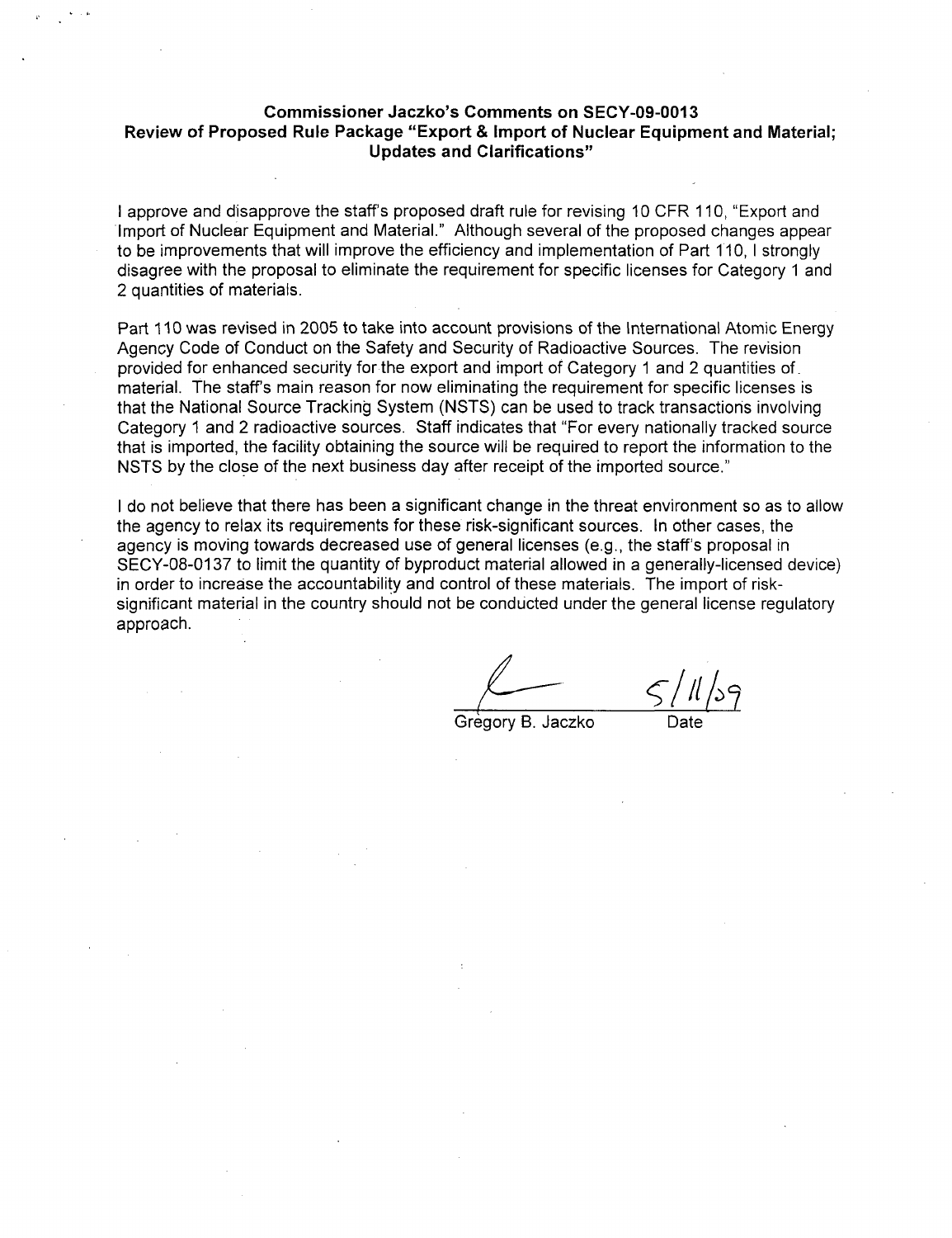## RESPONSE SHEET

- TO: Annette Vietti-Cook, Secretary
- FROM: COMMISSIONER LYONS

SUBJECT: SECY-09-0013 - REVIEW OF PROPOSED RULE PACKAGE, "EXPORT AND IMPORT OF NUCLEAR EQUIPMENT AND MATERIAL; UPDATES AND CLARIFICATIONS (10 CFR PART 110, RIN 3150-Al16)

Approved X Disapproved Abstain

Not Participating **\_**

A-

COMMENTS: Below Attached X None

 $SIGNATURE$ 

<u>১৷</u> **DATE** /09

Entered on "STARS" Yes X No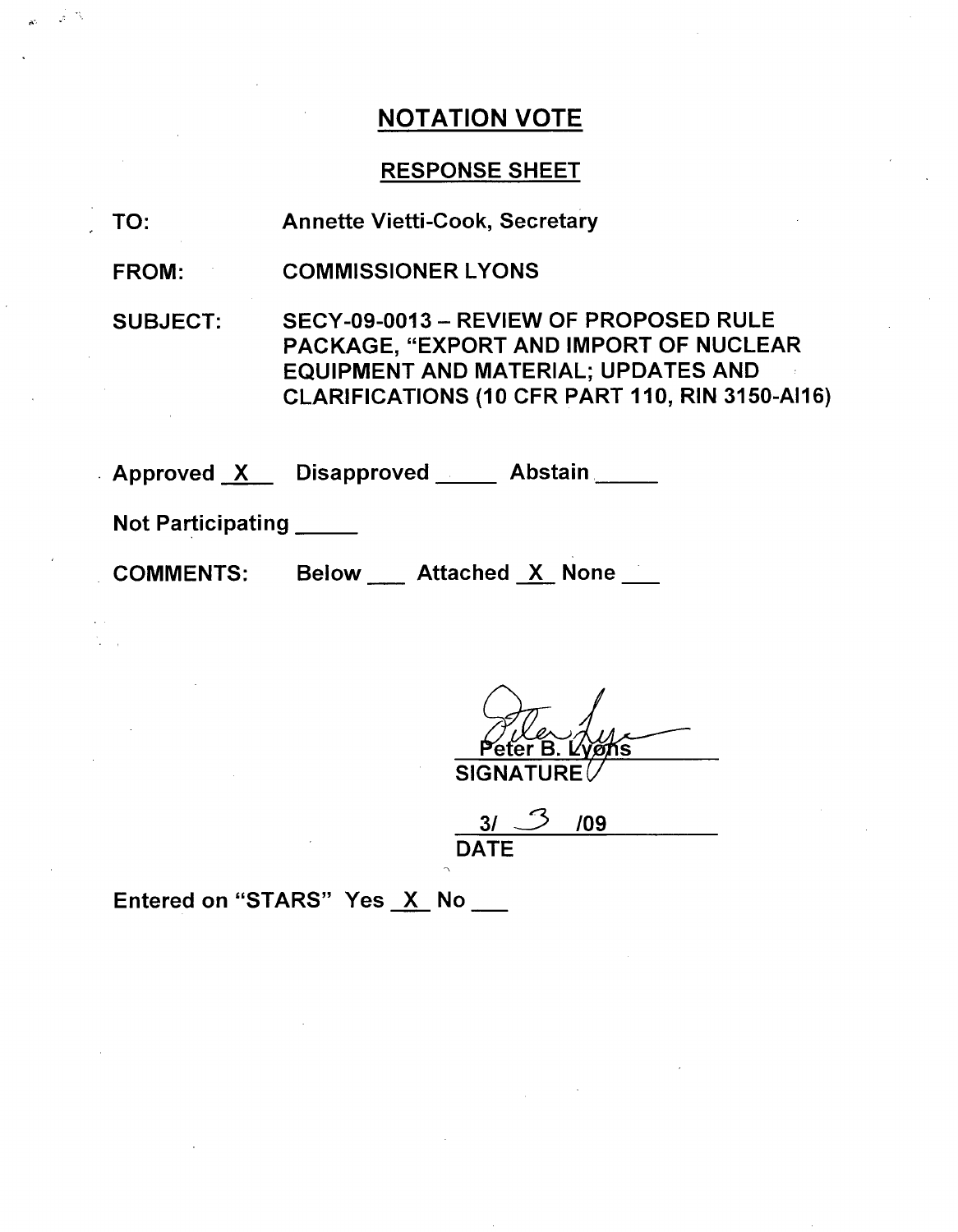#### Commissioner Lyons' Comments on **SECY-09-0013**

I approve the staff's recommendation to publish the proposed amendments to Part 110. The proposed amendments are designed to update, clarify and correct some provisions of Part 110 to improve the regulatory framework for the export and import of nuclear equipment and material including radioactive waste. I appreciate staff's efforts in the development of this Commission Paper and the proposed rule.

The proposed amendments in Part 110 will build upon staff's efforts to improve the security of Category 1 and 2 quantities of radioactive materials by incorporating the National Source Tracking System (NSTS) into the import process. Import licenses, either specific or general, do not authorize the possession or other use of the material. With only a few exceptions, a specific license issued by either the NRC or an Agreement State will continue to be required to receive and possess such material. The improved information and accountability available through the use of NSTS as well as maintaining notification requirements will allow the import of Category 1 and 2 quantity sources under a general import license instead of a specific import license; reducing the burden on staff and licensees without sacrificing the secure transfer of radioactive sources.

There are currently a few devices with sources that would include Category 2 quantities that are generally licensed and could therefore be subsequently imported. An additional proposed rule, "Limiting the Quantity of Byproduct Materials in a Generally Licensed Device," (SECY-08-0137) will also enhance the safety and security of radioactive sources once adopted by requiring a specific license issued by either the NRC or Agreement State for those higher activity sources.

Both of these proposed rules will maintain a focus on safety and security and continue a strong Agreement State role in the national materials program.

Peter B. Lyons Bate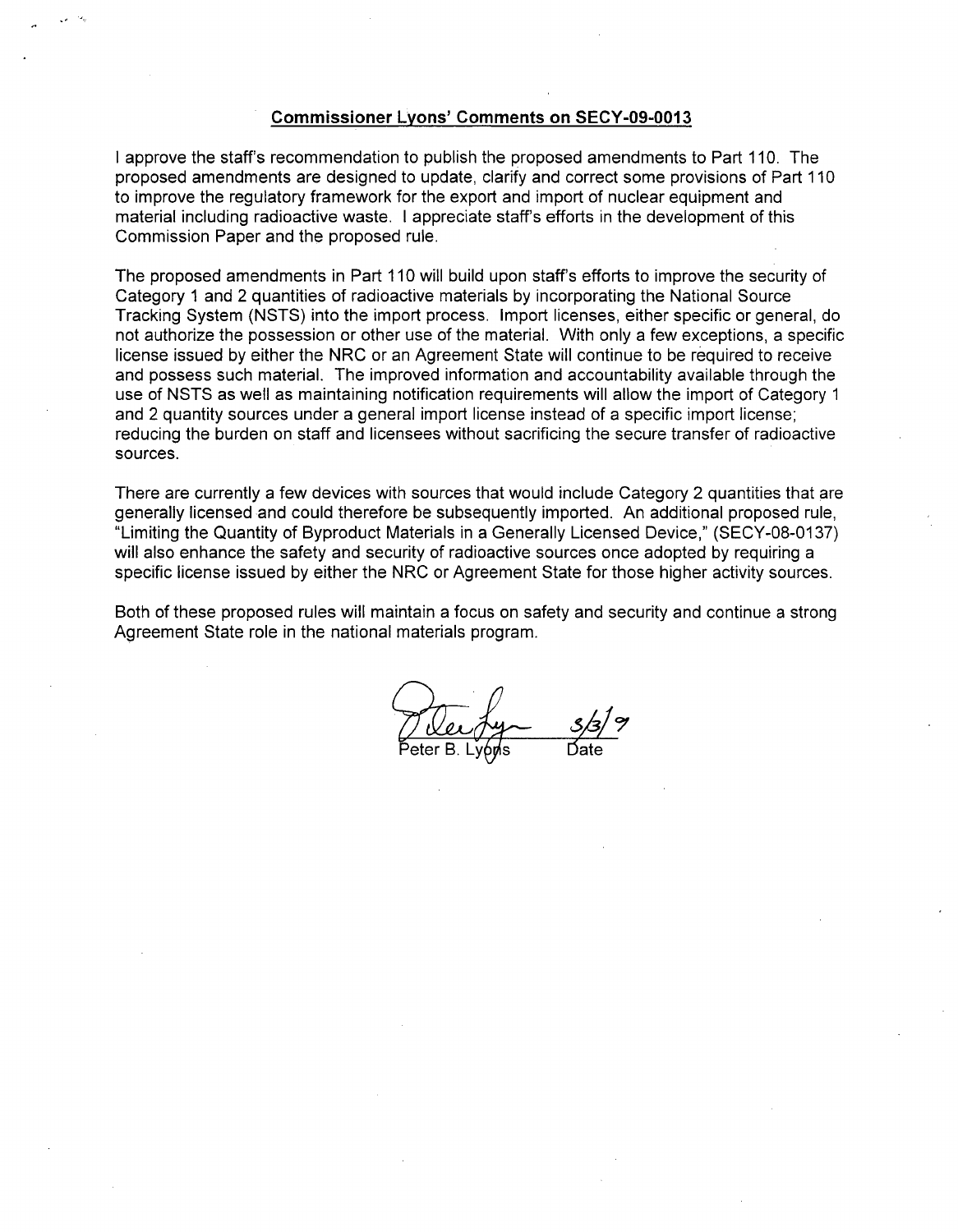## RESPONSE SHEET

| TO: | <b>Annette Vietti-Cook, Secretary</b> |
|-----|---------------------------------------|
|     |                                       |

FROM: COMMISSIONER SVINICKI

SUBJECT: SECY-09-0013 - REVIEW OF PROPOSED RULE PACKAGE, "EXPORT AND IMPORT OF NUCLEAR EQUIPMENT AND MATERIAL; UPDATES AND CLARIFICATIONS (10 CFR PART 110, RIN 3150-Al16)

| Approved XX              | <b>Disapproved</b><br><b>Abstain</b>    |
|--------------------------|-----------------------------------------|
| <b>Not Participating</b> |                                         |
| <b>COMMENTS:</b>         | <b>Attached XX None</b><br><b>Below</b> |

**SIGNATURE** 

**05/ 1 /09**

**DATE** 

Entered on "STARS" Yes  $\sqrt{}$ No $_-$